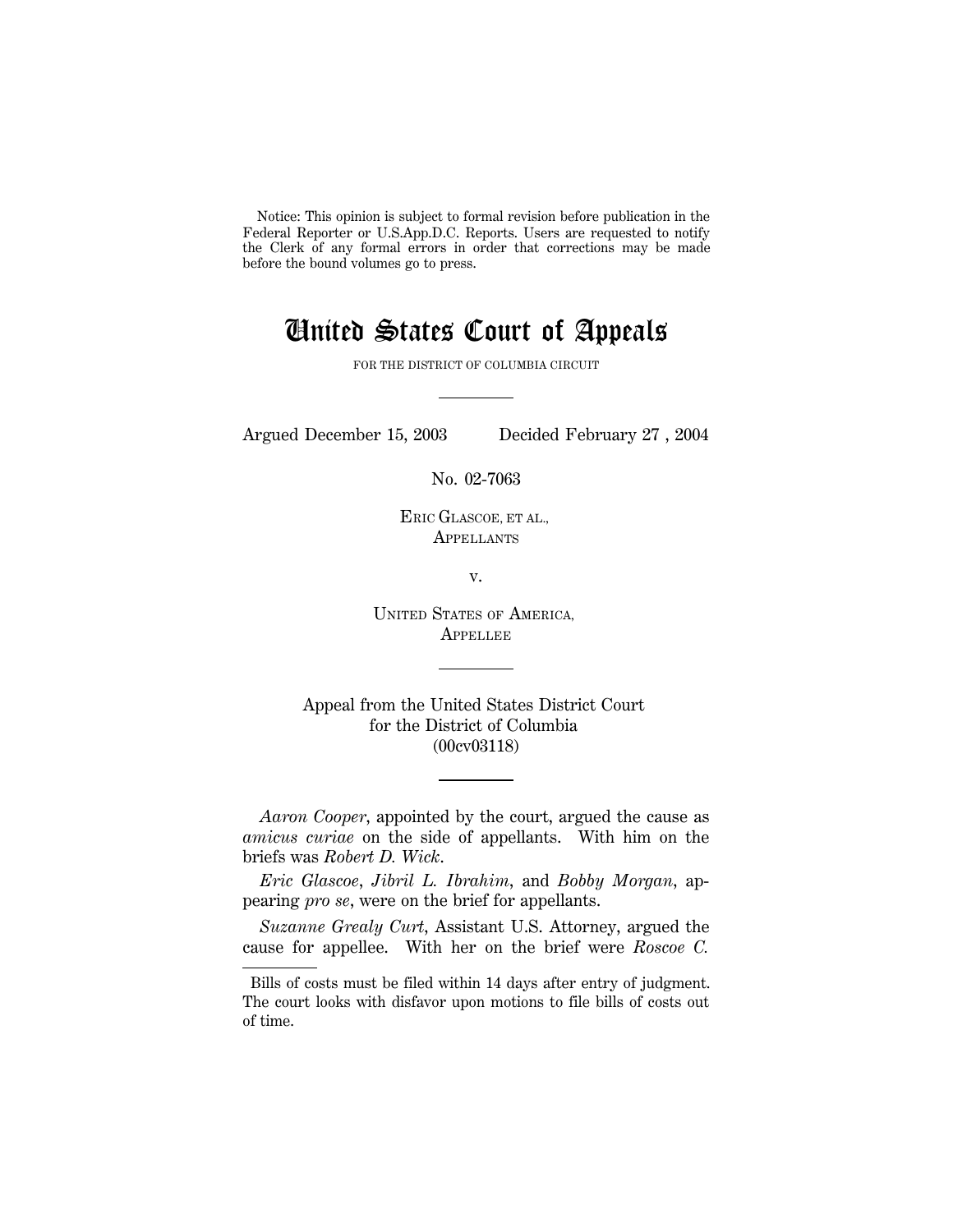*Howard, Jr.*, U.S. Attorney, and *John R. Fisher* and *Elizabeth Trosman*, Assistant U.S. Attorneys.

Before: RANDOLPH, ROGERS, and GARLAND, *Circuit Judges*.

Opinion for the Court filed by *Circuit Judge* RANDOLPH.

RANDOLPH, *Circuit Judge*: Precisely how long is an individual's life span minus, say, five years and 10 days? One cannot give a firm answer if the person is still alive. No matter, say the three petitioners here, each of whom seeks a deduction of good time credits from his maximum sentence of life imprisonment. If we agree with their position, counters the government, we will have converted indeterminate sentences into determinate sentences. The case turns on the meaning of two provisions of the District of Columbia Code.

While serving terms of imprisonment of at least 15 years to life, Eric Glascoe, Jibril L. Ibrahim and Bobby Morgan filed a joint *pro se* petition for a writ of habeas corpus. Each petitioner had been convicted in the Superior Court of the District of Columbia, and sentenced pursuant to the D.C. Code in the 1980's. Good time credits were applied to their minimum sentences. The district court, Friedman, J., rejected their claim that the D.C. Good Time Credits Act of 1986, D.C. CODE § 24–428 (repealed), also required good time credits to be applied to their maximum life sentences. Five months after the district court denied their petition, petitioners filed a motion for reconsideration under FED. R. CIV. P. 60(b). The district court denied the motion and petitioners filed a notice of appeal. We referred to the district court the question whether to grant them a certificate of appealability. The court issued the certificate, certifying two issues:  $''(1)$ whether institutional good time credit must be applied to a maximum sentence of life imprisonment, and (2) whether a maximum sentence of life imprisonment is deemed a term of 45 years for purpose of applying institutional good time credit to the maximum sentence.'' *Glascoe v. United States*, Civ. Action No. 00–3118, Order Granting Certificate of Appealability, at 3 (D.D.C. July 11, 2002).

The government questions the timeliness of the appeal. There is no doubt that the notice of appeal came too late to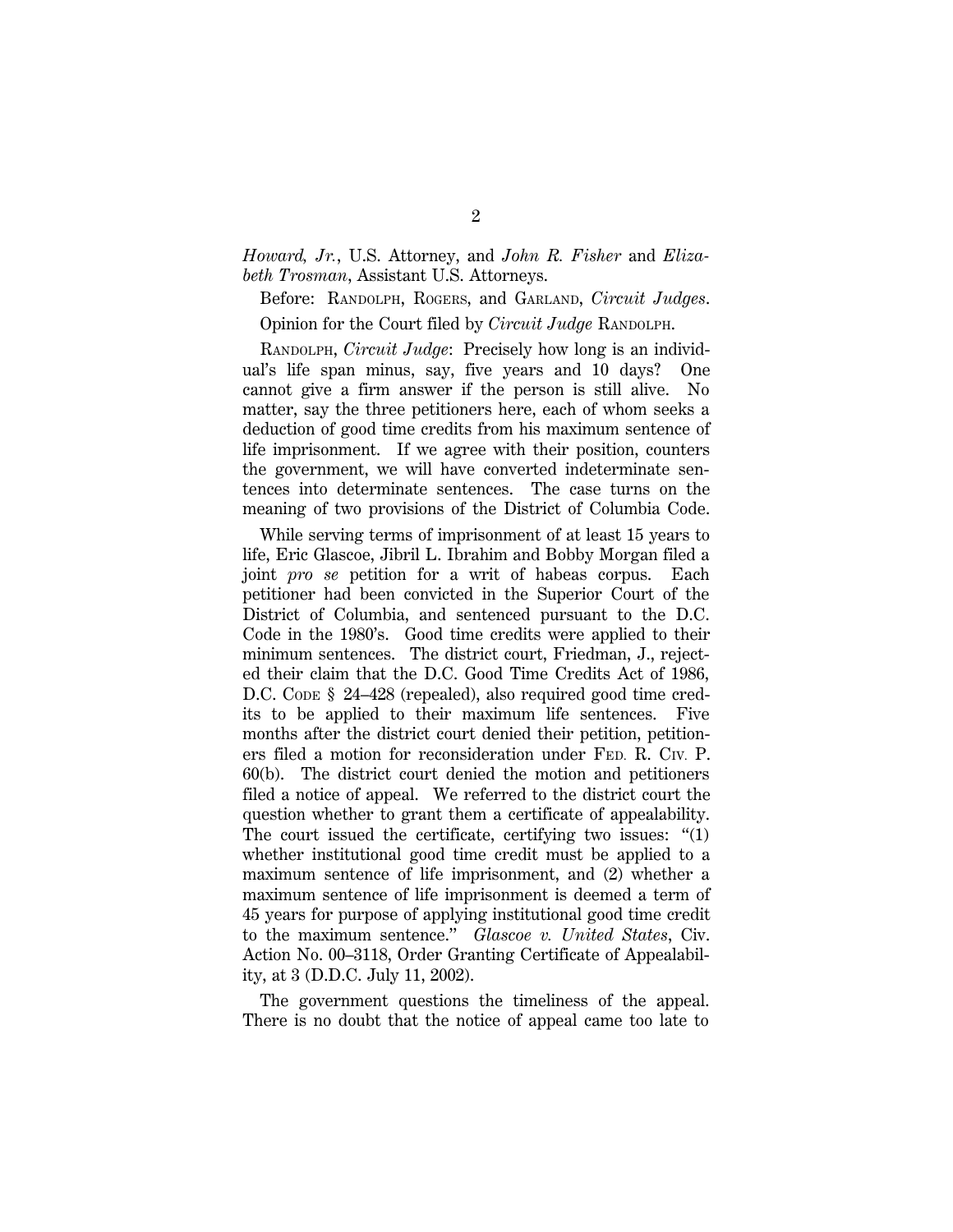bring up the district court's judgment denying the habeas petition. *See* FED. R. APP. P. 4(a). But the order denying reconsideration is properly before us. *See Browder v. Director, Dep't of Corr.*, 434 U.S. 257, 263 n.7 (1978). In rejecting the motion the court again addressed the merits of their case and granted a certificate of appealability on the underlying issues. We may therefore decide those issues, although we are confined to determining whether the district court abused its discretion in resolving them against petitioners. *Id*.; *see also Twelve John Does v. District of Columbia*, 841 F.2d 1133, 1138 (D.C. Cir. 1988).

Enacted in 1987 and repealed in 1994, the Good Time Credits Act, § 24–428, provided in relevant part:

(a) Every person who is convicted of a violation of a District of Columbia (''District'') criminal law by a court in the District of Columbia, imprisoned in a District correctional facility, and whose conduct is in conformity with all applicable institutional rules is entitled to institutional good time credits in accordance with the provisions of this section.

. . . .

(b) Good time credits authorized by the provisions of this section shall be applied to the person's minimum term of imprisonment to determine the date of eligibility for release on parole and to the person's maximum term of imprisonment to determine the date when release on parole becomes mandatory.

The time credited per month depended on the length of sentence. Good time credits of five days per month applied to a sentence of ''not less than 30 days and not more than 1 year," the shortest term covered.  $\S$  24–428(a)(1). Credits of ten days per month applied to a sentence of ''10 years or more," the longest term covered.  $\S$  24–428(a)(5).

Petitioners, through the amicus curiae we appointed for them (hereinafter ''petitioners''), argue that § 24–428 applied to life sentences because it made ''[e]very person'' convicted of violating D.C. criminal law eligible for good time credits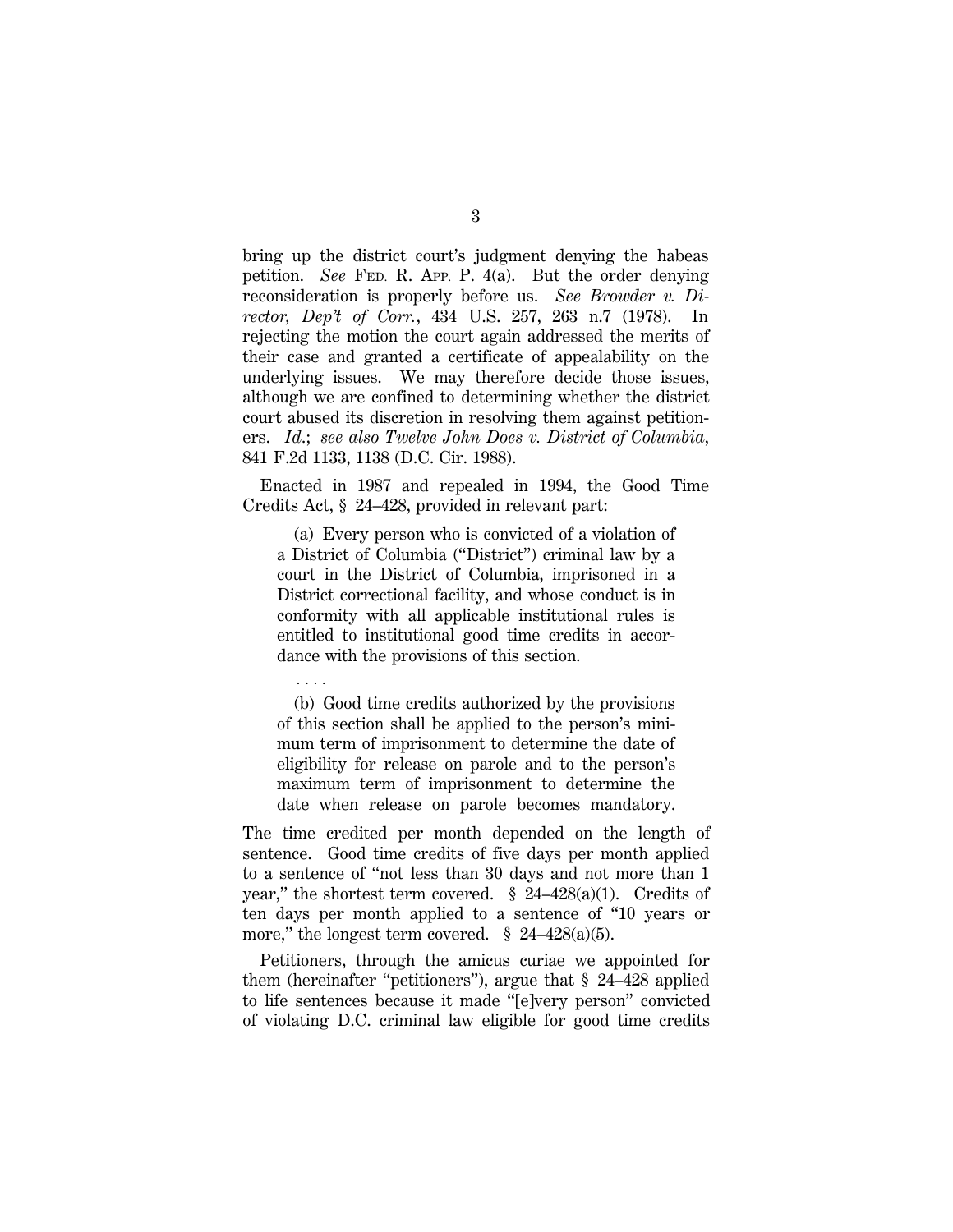and because it stated that good time credits ''shall be applied  $\ldots$  to the person's maximum term of imprisonment." § 24–  $428(a)$  & (b). The argument is quite implausible and the district court did not abuse its discretion in rejecting it. Section 24–428 stated that good time credits were to be granted ''in accordance with the provisions of this section.'' No such provision mentioned life imprisonment. This is telling. It would be meaningless for prison authorities to award a prisoner serving a life sentence 10 days of good time credit each month, unless there is a reduction in the time he must serve. In the usual case, the amount of the reduction is easily calculated: the prisoner's sentence minus good time credits yields his release date. But imprisonment for life supplies no fixed term from which to deduct good time credits; the length of the sentence is indefinite. For this reason, other courts have rejected arguments like petitioners'. *See, e.g., Hunt v. Warden*, 903 P.2d 826, 829 (Nev. 1995); *Escalanti v. Dep't of Corr.*, 851 P.2d 151, 153 (Ariz. Ct. App. 1993); *Robinson v. Clark*, 278 F. Supp. 559, 560 (N.D. Ga. 1967). The rule of lenity, from which petitioners seek support for their interpretation of § 24–428, cannot assist them in view of the implausibility of their position. *United States v. Anderson*, 59 F.3d 1323, 1340 (D.C. Cir. 1995).

To overcome the indeterminacy of life sentences, petitioners propose that they be treated as if they had been sentenced to a term of years. They invoke the Indeterminate Sentence Act, D.C. CODE § 24–403(a). Under this provision, a judge imposing a felony sentence must set a ''minimum period not exceeding one-third of the maximum sentence imposed''; if ''the maximum sentence imposed is life imprisonment, a minimum sentence shall be imposed which shall not exceed 15 years [sic] imprisonment.'' § 24–403(a). Putting the two clauses together, petitioners reason that they are entitled to mandatory parole after 45 years; hence, 45 years is the fixed term from which good time credits should be subtracted. The argument assumes that one may calculate the maximum term by tripling the minimum term. The equation holds true for determinate sentences. It does not hold true for life sentences. Three times 15 is 45; but one third of life is not